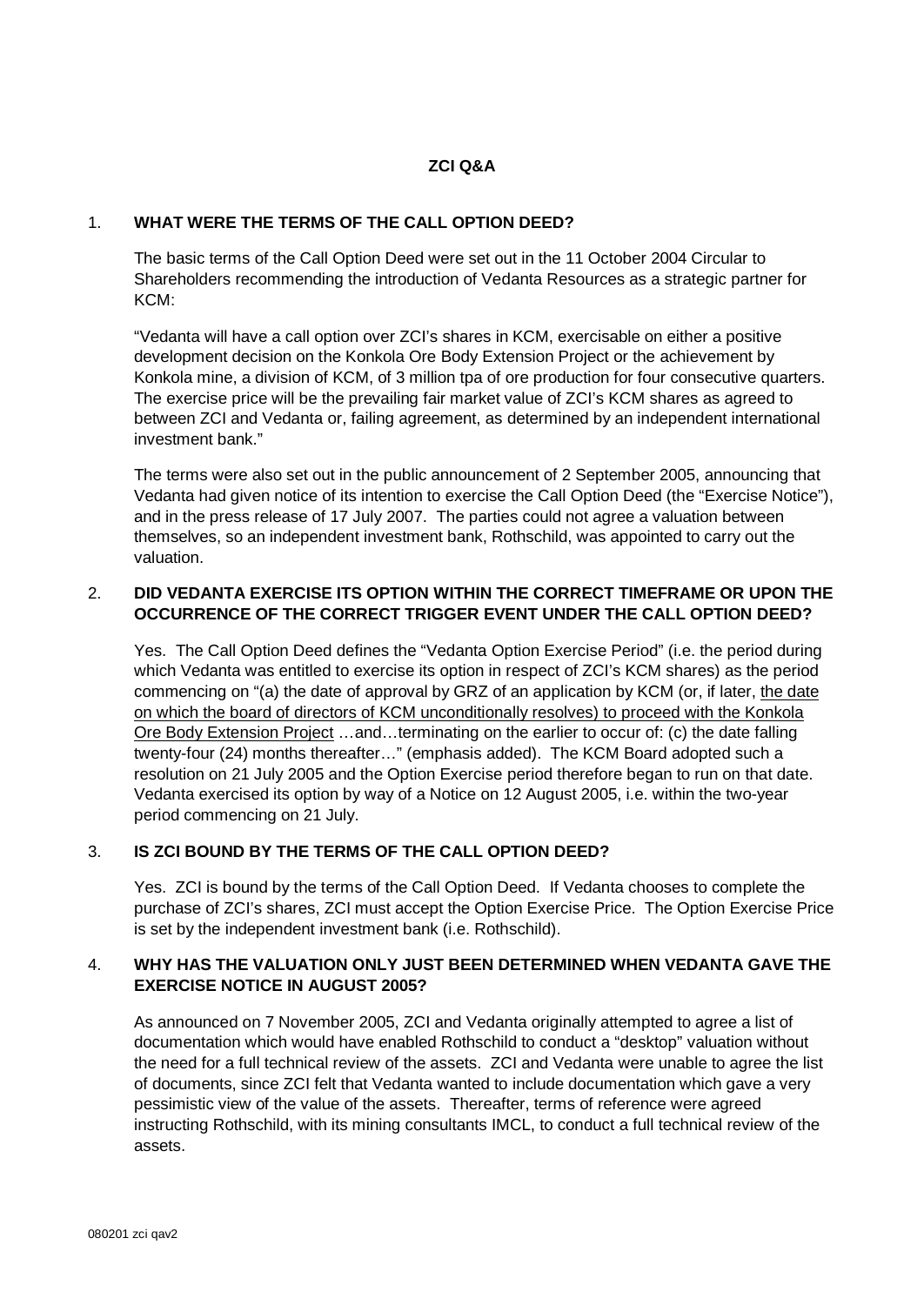During negotiations on Rothschild's terms of reference it became apparent that the parties disagreed about the relevant date for the valuation. ZCI believed that the valuation should be conducted on an up-to-date basis, as at the date of Rothschild's report, whereas Vedanta believed that the valuation should have been conducted as at the Exercise Notice date. The issue of the valuation date was particularly important as copper prices, and analysts' price forecasts, rose significantly over the period in question. The parties then entered a lengthy arbitration process, under the terms of the Call Option Deed, which was not concluded until July 2007. The conclusion of the arbitrator was announced on 25 June 2007. The arbitrator held that the valuation should be carried out as at the Exercise Notice date (i.e. 12 August 2005). There are no grounds for ZCI to appeal that decision.

#### 5. **WHAT WERE THE IMPLICATIONS OF THE ARBITRATION?**

Rothschild had to value KCM as it perceived KCM's assets at the Exercise Notice date. Rothschild had to ignore any information available after August 2005.

#### 6. **ROTHSCHILD WAS FORCED TO USE THE LONG-TERM AVERAGE COPPER PRICE FORECAST PREVALENT AT EXERCISE NOTICE DATE, NAMELY \$1/LB.**

IMCL appear to have had some difficulty in compiling the necessary technical data for the DCF model, since little information was available from August 2005. ZCI's technical consultants made strong representations before the process began to ensure that IMCL considered the right data. The Board of ZCI is of the view that they did a thorough a job in the circumstances. IMCL and Rothschild spent 3 weeks at KCM in Zambia to verify what they were being given was complete and accurate; for most of that time they were accompanied by ZCI's technical and financial advisers.

The arbitration order required that IMCL were to ignore actual operating and financial data post-August 2005. Accordingly they ignored the poor operating performance over the last two years. Profits over the intervening period have been driven by high copper prices without which KCM would have struggled to break even since it has been operating with such high production costs (\$1.73/lb in 2007).

### 7. **DOES THE BOARD OF ZCI HAPPY ACCEPT ROTHSCHILD'S VALUATION METHODOLOGY?**

Yes. The industry standard for valuing producing mining assets is using the discounted cash flow ("DCF") method. Rothschild has correctly employed the DCF method in determining the option price. The technical modelling assumptions underlying the DCF valuation were compiled by IMCL. Other valuation methodologies were considered, but given minimal weighting by Rothschild.

### 8. **SHOULD ZCI'S SHARE PRICE HAVE BEEN TAKEN INTO ACCOUNT BY ROTHSCHILD?**

ZCI's share price is the only available market valuation of ZCI and hence of ZCI's share in KCM, since it is ZCI's only non-financial asset. The market is illiquid, which is why Rothschild gave little weight to that methodology. All ZCI press releases subsequent to the Exercise Notice have cautioned ZCI shareholders concerning the trading of ZCI shares.

## 9. **SHOULD PREVIOUS VALUATIONS OF KCM HAVE BEEN TAKEN INTO ACCOUNT BY ROTHSCHILD?**

The Call Option Deed, as interpreted by the arbitrator, specifies that the valuation had to be conducted as at August 2005. The condition of the assets of KCM, the operating parameters and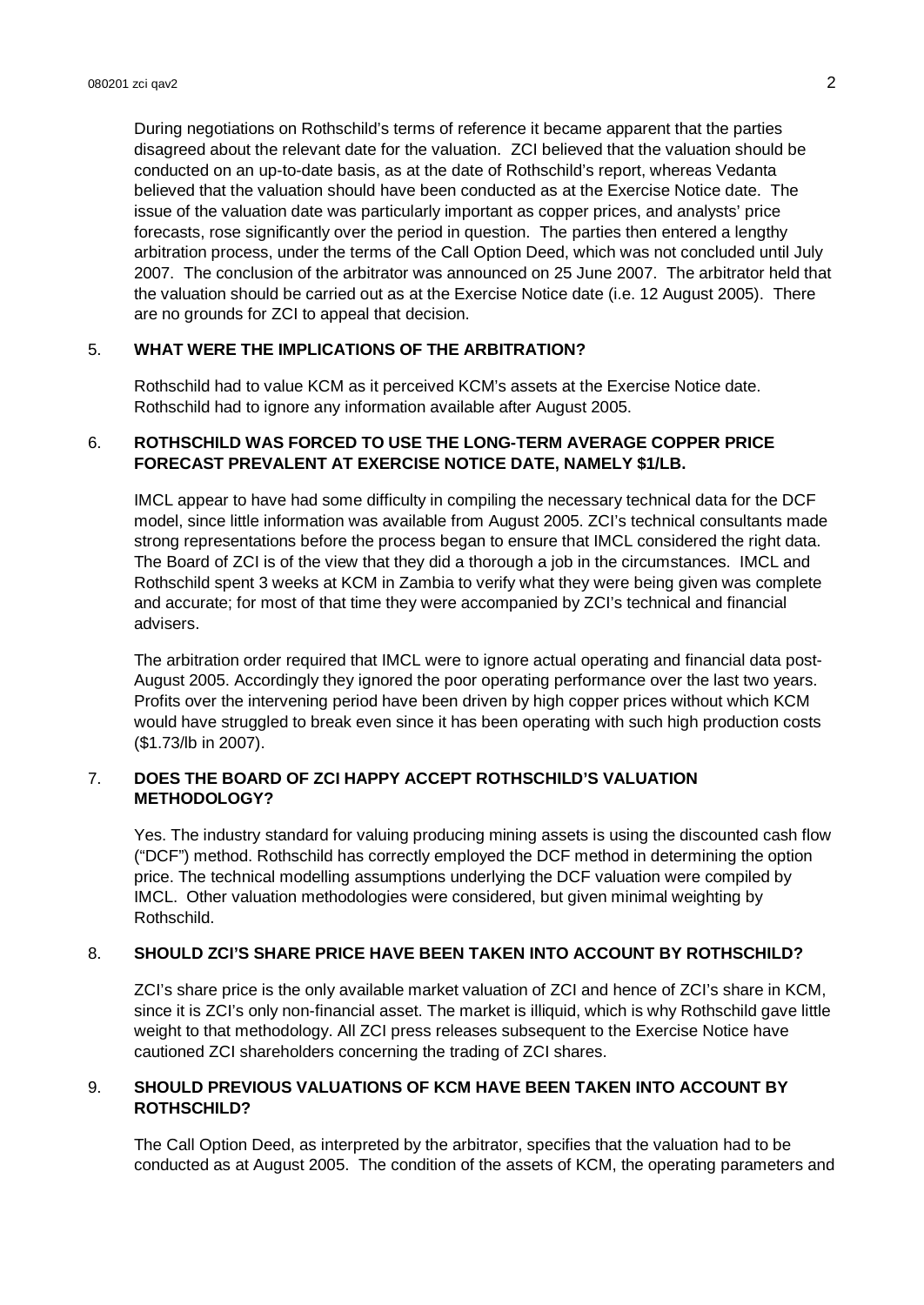economic assumptions are constantly changing. Rothschild had to take a snapshot of the assets and assumptions at August 2005 and value KCM on that basis only. Rothschild considered the valuation implied by the consideration paid by Vedanta for its 51% stake in KCM. However, that valuation was given little weighting since the basic economic terms of the transaction were agreed in May 2003, long before the valuation date, and copper prices and analysts' forecasts had risen significantly over that period. Other valuations which pre-date Vedanta's acquisition of 51% of KCM are of no relevance.

# 10. **DID ROTHSCHILD CONSIDER ALL OF KCM'S RESERVES AND RESOURCES IN ARRIVING AT THE VALUATION?**

Reserves are considered by individual business unit in the IMCL report which forms the Appendix to Rothschild's report. Reserves are incorporated in the valuation as they are mined throughout IMCL's life of mine plan. IMCL assumed that 80% of the inferred resource at Konkola will eventually be mined. (To put this in context, in project financings banks typically ignore inferred resources as too uncertain and risky). Information Rothschild and IMCL were provided with included the reserves and resources statement available as at August 2005.

## 11. **IS THE FULL BENEFIT OF THE KDMP EXPANSION PROJECT INCORPORATED INTO THE VALUATION?**

Yes. The Call Option Deed requires that the valuation include the projected benefit of the "Konkola Ore Body Expansion Project" (commonly known as KDMP or Konkola Deep). The development of KDMP is included in Rothschild's DCF valuation. The KDMP feasibility study conducted by Vedanta was justified using a long term copper price of \$0.86/lb, compared to a \$1/lb price used by Rothschild in its DCF model (both in real terms). We believe a \$1/lb copper price assumption accurately reflects the consensus of analysts' forecasts as at August 2005. The development of KDMP is expected to significantly reduce operating costs at Konkola from today's levels. The reductions to operating costs are reflected in Rothschild's assumptions for the DCF valuation.

### 12. **SHOULD ZCI'S SHARE OF PROFITS EARNED BY KCM SINCE AUGUST 2005 BE PAID OUT AS PART OF THE CONSIDERATION FOR ZCI'S SHARES IN KCM?**

No. Since the valuation is set at August 2005, the arbitration meant that all subsequent information had to be ignored. The DCF method looks forwards from August 2005 and all forecast profits from then are captured by the DCF calculation. That the actual profits since August 2005 are different from the forecast profits for that period is a consequence of the arbitration determining that the valuation date should be August 2005. Since the valuation is as at August 2005, once the Call Option is exercised, subsequent actual profits, which remained in KCM belong to the shareholders. The actual performance of KCM post August 2005 could not be taken into account in the valuation.

The arbitration made clear that ZCI remains the owner of the shares, and of all rights in the shares, including the right to dividends, until they are transferred to Vedanta upon the exercise of the Call Option. ZCI has in fact received dividends on its shares subsequent to the exercise of the Call Option, although these have not, in the view of ZCI's board reflected the levels of free cash flow as determined in accordance with the Shareholders Agreement. ZCI's representatives on the board of KCM have strenuously argued for the distribution of higher dividends. Our considered view of our legal position is that we have no right to force a further or higher distribution of KCM's reserves.